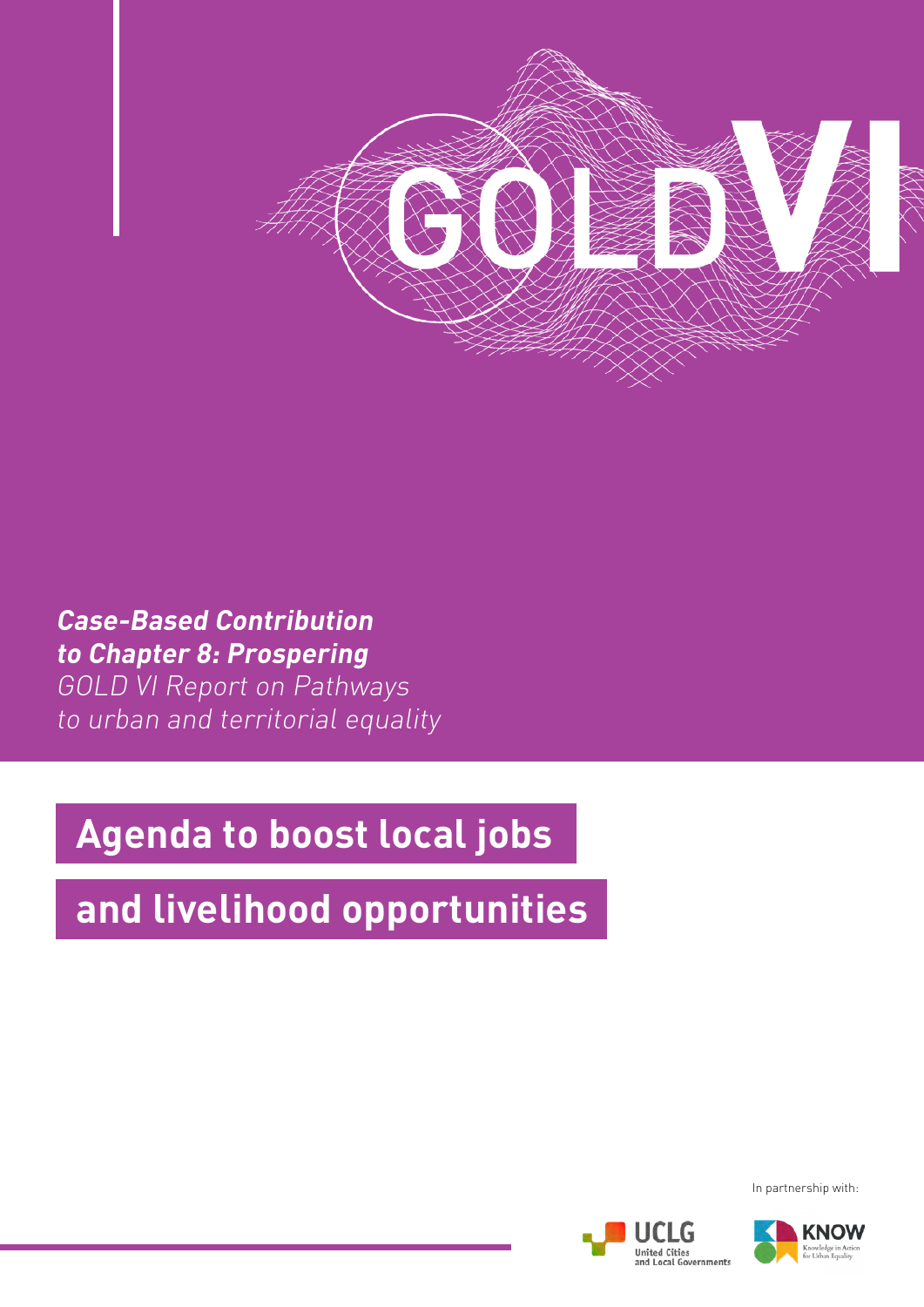# **Agenda to boost local jobs and livelihood opportunities**

### **AUTHOR(S)**

Cécile Roth

### **ORGANISATION NAME**

United Cities and Local Governments, Global Observatory on Local Democracy and Decentralization

### **CITIES/COUNTRIES IT COVERS**

KwaZulu-Natal (South Africa); Dakar (Senegal); Bamako (Mali); Komsomolsk-on-Amur (Russia); Barcelona and Catalonia (Spain); Mexico City (Mexico); Ahmedabad (India)

### **CHAPTER**

8: Prospering

# **SUMMARY**

**The intersection of inequalities, in particular socio-economic and territorial, reinforces the difficulties encountered by different groups in accessing local and quality employment opportunities, and decent work conditions and livelihoods.** Socio-spatial polarization and accumulation of disadvantages on one hand, and labour market segmentation (both between territories and skilled/precarious workers) on the other, are some of the main challenges to be addressed to advance a just and sustainable prospering pathway towards urban and territorial equality. **Local and regional governments have a crucial role to play in reducing the local skills and spatial mismatch and in promoting decent work and livelihoods for all.** With examples of local government initiatives in India, Mali, Mexico, Russia, Senegal, South Africa and Spain, this paper presents different types and characteristics of local policies supporting enterprises and workers for local economic development and equitable access to local employment. It shows how varied local government strategies are and focuses on **targeted and territorialized policies and programmes**. Local employment policies are indeed usually targeted to specific structurally disadvantaged groups and vulnerable workers, such as long-term unemployed, youth, women, migrants, and informal workers, among others. The territorialization of public policies fostering access to work opportunities and decent livelihoods is also crucial to (re)localize employment and compensate for territorial imbalances and inequalities.

**Roth, Cécile (UCLG Research). "Agenda to boost local jobs and livelihood opportunities". GOLD VI Pathways to Equality Cases Repository: Prospering (2022). United Cities and Local Governments.**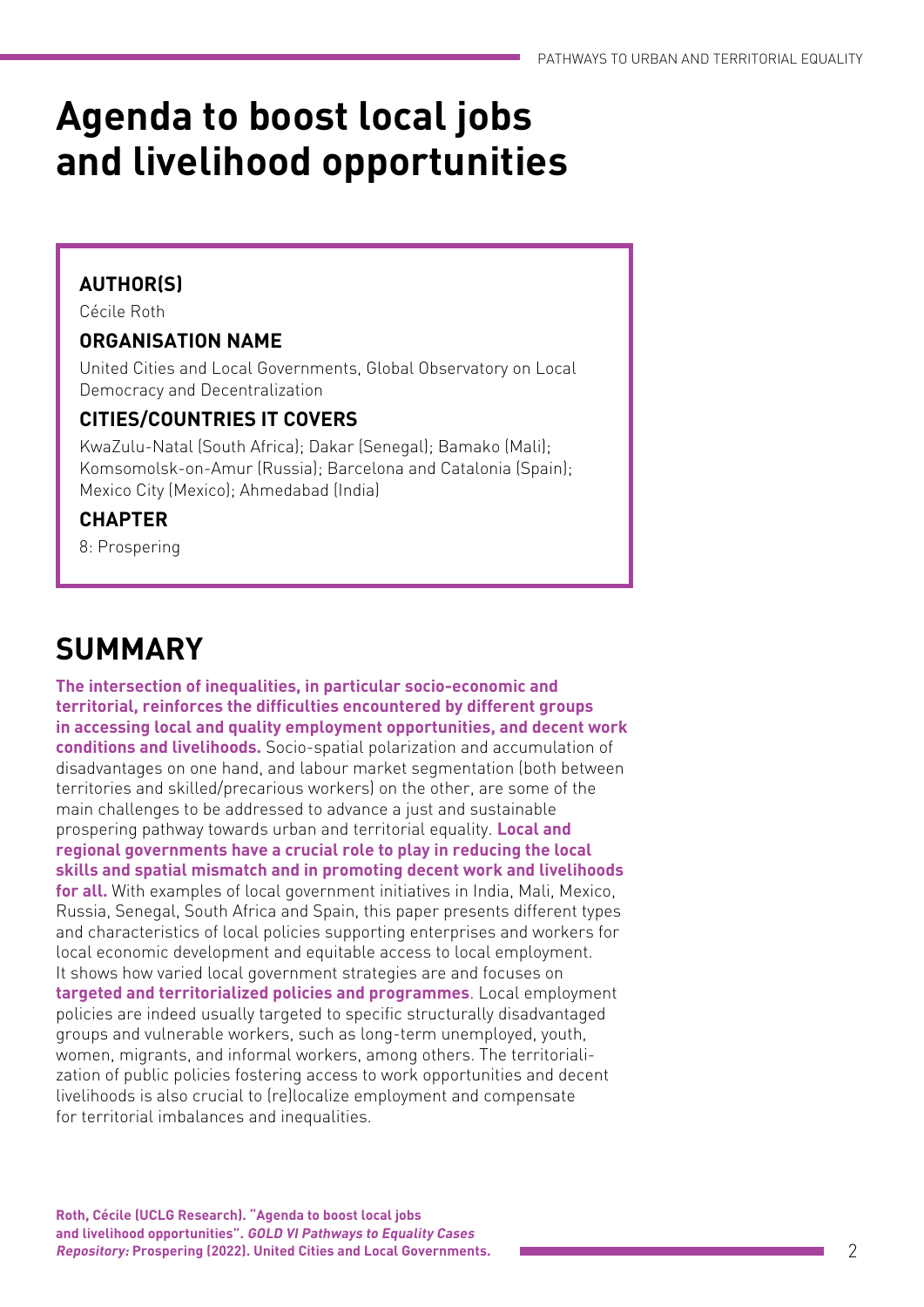## **1. Challenges and local and regional governments' role in local economic development and in fostering access to local quality employment**

**The intersection of inequalities, in particular socio-economic and territorial**, reinforces the difficulties encountered by different groups in terms of access to local and quality employment opportunities and to decent work conditions and livelihoods. Socio-spatial polarization and accumulation of disadvantages on one hand, and labour market segmentation (both between territories and skilled/ precarious workers) on the other, are some of the main challenges to be addressed to reduce inequalities.**1 Therefore, local and regional governments (LRGs) have a crucial role to play in reducing the local skills and spatial mismatch and in promoting decent work and livelihoods for all.** This paper presents different types and characteristics of local policies in favour of local employment to advance a just and sustainable prospering pathway towards urban and territorial equality.

With the decentralization processes initiated in most countries since the 1980s, LRGs gradually acquired **more responsibilities to participate proactively in local economic development**. As the closest level of government to the territories and their communities, LRGs have the deepest understanding of their needs and priorities, as well as the greatest spatial, organizational and social proximity allowing for addressing local challenges**<sup>2</sup>** and promoting participation and social inclusion.**<sup>3</sup>** Moreover, locally planned and managed economic development is more likely to build on the specific strengths and resources of a community and territory, as well as to protect and



enhance its environmental and cultural heritage.**<sup>4</sup>**However, LRGs' powers regarding local economic development are largely heterogeneous between countries as well as within the same country (between territories, rural/urban areas, according to the size and resources of local governments, and between different tiers of government). In particular, it depends on whether these responsibilities to support local development are fully or only partially transferred. Moreover, these transfers are not always accompanied by the allocation of the correspondent resources and capacities. In addition to local regulations and the delivering of infrastructure required for economic growth, LRGs can support local quality jobs via different types of policies, including **targeted and/or territorialized policies and programmes**.

A women cooperative in Ethiopia Source: wikimedia.org

1. Besides, reducing territorial inequalities also implies to reduce gender inequalities, since men are more likely to be able to leave for work opportunities elsewhere than women. Von Schlieben, "Labour migration, inclusive development, and gender equality: unlocking the potential of women as agents of change in Tunisia's interior regions"

4. UCLG, "The role of Local Governments in Territorial Economic Development

[<sup>2.</sup> U](https://undocs.org/en/A/HRC/35/26)CLG Africa, "The dynamics of the informal sector in African cities: Support methods & best practices for sustainable and inclusive local economic development (LED)"

<sup>3.</sup> To complete these arguments in favour of local action for employment, see also Werna, "We need to "municipalize" our discussions on ensuring decent work"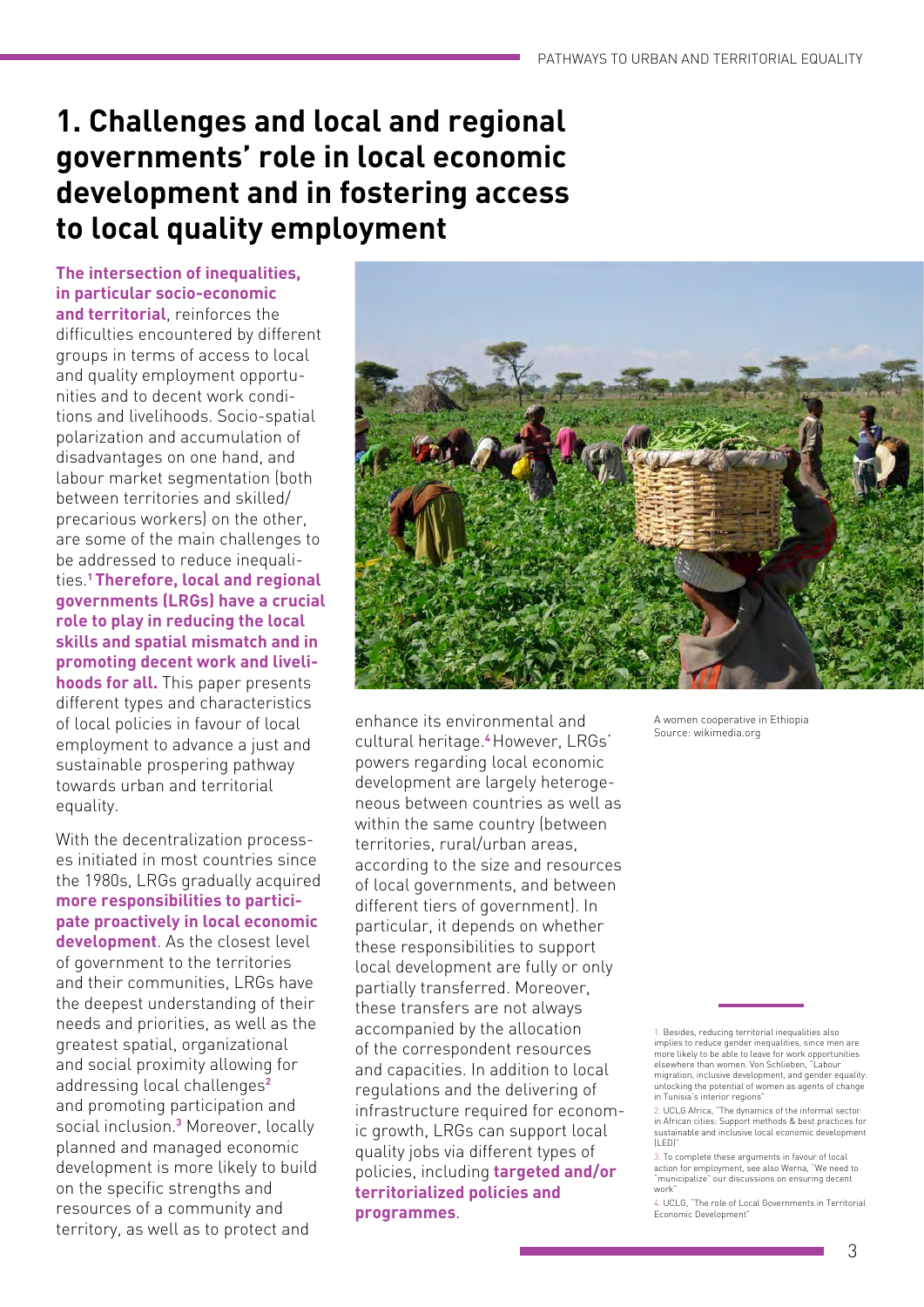## **2. Local and regional governments' commitment towards decent local jobs and livelihoods: types of policies, targeted and/or territorializing strategies**

### **2.1 Types of policies**

Local strategies, policies and programmes supporting local economic development and access to local employment are very varied. First, these policies can be grouped into different categories, depending on the mechanisms they mobilize, their objectives and their targets (enterprises or workers).**<sup>5</sup>**

### **A. For enterprises**

**(1)** Creating business districts, industrial/technological parks and enterprise zones, with simplified planning procedures and tax incentives, are common means to attract companies to a particular territory. Progressively, more than wage costs, the quality of territories becomes a key factor in the location choices of enterprises and companies. By negotiating with them and improving the environment to attract economic activities, local authorities play an important role in local job creation and income generation.**<sup>6</sup>**

**(2)** Supporting the local private sector involves public investments in local services, as well as local public procurement.

**(3)** By creating or fostering local synergies between various economic sectors, LRGs can mobilise the local social capital and facilitate expertise/competencies sharing, as well as strengthen local production lines. A well-known example of local partnership are **local economic development agencies (LEDAs)**, **7** created at the initiative of local governments and linking the

public and private sectors to stimulate local economic networks, job-creation, and small business development. In South Africa for instance, LEDAs progressively became part of the local economic development**<sup>8</sup>** landscape. The three LEDAs implemented in **KwaZulu-Natal** (South Africa) promote trade and investment in the Harry Gwala region, with a focus on employment-creating projects.**<sup>9</sup>** Allowing local authorities to identify the most suitable instruments for the planning and implementation of employment-related initiatives and to elaborate a coherent system of support at technical and financial level,**<sup>10</sup>** LEDAs are proven key to reduce unemployment and poverty, as well as to balance the difficulties of local economies in the face of current global instabilities, and to enhance local ownership of the development governance through participatory approaches.**<sup>11</sup>**

#### **(4)** LRGs can also play a significant role in fostering **sharing/collaborative/social economic models.12**

Social economy organizations (mainly cooperatives and associations) are strongly rooted in territories. Not only do they create jobs,**<sup>13</sup>** but they also revitalise community solidarity and reduce territorial inequalities.**<sup>14</sup>**LRGs can support these organizations through financial support, public procurement, cooperation and partnerships, and reinforce the visibility of their initiatives.**<sup>15</sup>** In doing so, they open up stable and legal opportunities to the unemployed and informal workers who benefit from this type of business and contribute

5. To facilitate the reading and identification of these different types of policies, numbers (1, 2, 3, 1) have been added to differentiate them more clearly. [6.](https://undocs.org/en/A/HRC/35/26) UCLG Africa, "Local Economic Development Promotion Agencies"

7. Originally, they were implemented after World War II in Europe and North America. Bisceglia, "Local Economies in times of crisis: Italian Industrial Districts experience". LEDAs are legal, non-profit structures, and their governance is based on public-private partnerships and local-national relations. There are examples of LEDAs created at the municipal, department and regional scales. See IDEASS, "Local economic development agencies for governance and internationalization of local economies", for examples in the region of Nariño (Colombia), the Manica, Sofala, and Maputo provinces (Mozambique), the departments of Huehuetenango and Chiquimula (Guatemala), the municipality of Ixcán (Guatemala) and others.

8. ILS LEDA, "The Local Economic Development Agencies Booklet". LEDAs provide several services to the local stakeholders and population, such as territorial animation and promotion, economic dynamization, technical and financial support to businesses, and entrepreneurial training. LEDAs "integrate governance components; strategic components (coordination between planning and action); human development components (social inclusion, vulnerable group support instruments, relations between the center and the suburbs of the territory, environmental protection); territorial promotion components (project financing and nternational marketing); business service supply components (technical assistance, professional training, marketing and loans)." The availability of these instruments as well as the conditions of success and the sustainability of LEDAs depend on the institutionalization of the LEDA, a certain capital to set up a credit fund and support different activities, several types of income (such as membership fees, sale of services to local stakeholders, management fees related to the execution of contracts with partners or donors, interests from guarantee funds deposited in banks, etc.), their territorial coverage, which normally extends to the intermediate level of state decentralization (regions, provinces), as well as their relations with other tiers of government and their capacity for channelling local, national and international resources. They also largely depend on the active participation of public and private local actors and communities, and on their agreements towards concerted strategies for territorial development. IDEASS, "Local economic development agencies for governance and internationalization of local economies".

9. Khambule, Mtapuri, "Assessing the role of Local Economic Development Agencies in KwaZulu-Natal, South Africa". However, in KwaZulu-Natal, the LEDAs failed at being introduced as institutions and therefore lacked legitimacy to represent the interests of different stakeholders and build bridges between their respective interests. Overall, they did not fully succeed in overcoming the problems faced by local authorities when it comes to LEDs.

10. UCLG Africa, "Local Economic Development Promotion Agencies"

11. IDEASS, "Local economic development agencies for governance and internationalization of local economies"

12. Sharing economy models are in particula experimented in metropolitan areas, but they can also encompass smaller scales. The impacts of social economic models are also critical in metropolitan areas. UCLG, GOLD IV Co-creating the urban futur[e](https://undocs.org/en/A/HRC/35/26)

[13.](https://undocs.org/en/A/HRC/35/26) Circular economic activities, such as waste recycling and repair, are labour-intensive too, and ideal for rapid service-sector job creation. Upcycling and reuse centers combine social, solidarity and circular economy, and are increasingly numerous, as is the case in France. C40, "A green, just and job-rich COVID-19 recovery: How cities can rapidly boost good, local employment"; Europe 1, "Valoriser les objets, créer du lien social et de l'emploi : le pari des ressourceries"

14. OECD, "Social economy and the COVID-19 crisis: current and future roles"

15. Certain legislative provisions - social and environmental clauses in particular - promote access to SSE organizations in public procurement. However, as the use of public contracts becomes more widespread, it is not always easy for these organizations to move from the status of local development actor to that of a service provider, and from a logic of consultation and partnership to a logic of competition with other local actors. CRES Bretagne, "Commande publique et ESS. Comment favoriser l'accès des organisations de l'ESS aux marchés publics ?"

16. Besides, since support to the social enterprise sector provides local services, it is especially advantageous where the public sector resources are dwindling.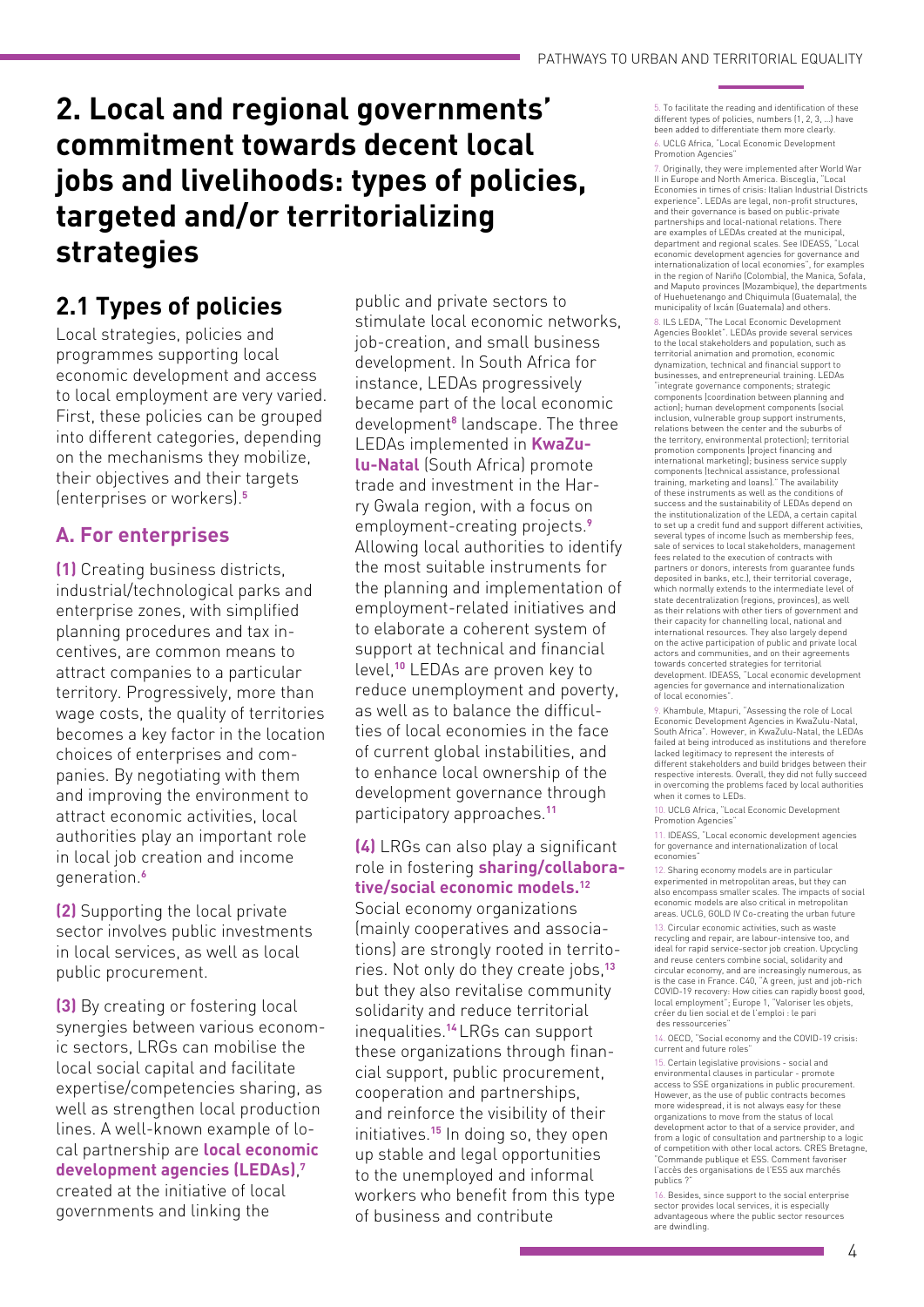

to a more inclusive and sustainable economic growth.**<sup>16</sup>**Since 1988 and even more since the creation of a Municipal Development and Solidarity Fund (FODEM), the city of **Dakar** (Senegal) has been committed to this and supports social and solidarity economy programs dedicated to young people and entrepreneurs.**<sup>17</sup>** Likewise, the municipality of **Bamako** (Mali) included the social and solidarity economy in its development program, to promote the support of cooperatives, professional associations and groups of economic interests.**<sup>18</sup>**

**(5)** Micro, small and medium enterprises (MSMEs) largely contribute to local economic growth, poverty alleviation and job creation.**19** To directly support them, entrepreneurship and self-employment incentives are common strategies, such as facilitating access to grants or financing, technical assistance, and entrepreneurship training.**<sup>20</sup>** During the pandemic, many LRGs implemented emergency/short-term policies

to help MSMEs with more fiscal flexibility (fiscal exceptions and tax deferral), as well as by providing them information and encouraging local communities to 'buy local'.**<sup>21</sup>**

### **B. For job seekers**

On the side of job seekers, **(1)** local employment intermediation services comprise job search assistance, information provision, and the reduction of administrative burdens.

**(2)** Training programmes and initiatives to reduce unemployment can also address the disruptions brought by technology. It indeed reduces jobs, with uneven effects in territories, but not necessarily eliminates work. Local authorities can therefore help workers prepare and adapt their skills to the future of work in their specific regions and cities.**<sup>22</sup>** Such training programs also counterbalance skills mismatches between the offer and the local talent pool and prevent companies from recruiting only internationally.**<sup>23</sup>**

Garbage collectors in Mexico City, Mexico Source: laizquierdadiario.cl

17. Since its creation in 2010, the FODEM enabled the consolidation of 477 production units affecting nearly 463 jobs (among which only 25 were temporary). It funded the creation of 225 new businesses. It also enabled the creation of 861 micro activities through the "safety net" desk for 4,002 beneficiaries and 327 projects. Dakar's policy for the social and solidarity economy is not limited to this fund, and sets up other programs and projects in its territory. Raisonnance, 2020, Une économie sociale et solidaire pour des villes inclusive[s](https://undocs.org/en/A/HRC/35/26)

[18. R](https://undocs.org/en/A/HRC/35/26)aisonnance, 2020, Une économie sociale et solidaire pour des villes inclusives

19. For an example in Ogun State (Nigeria), see Matthew et al., "Addressing unemployment challenge through micro and small enterprises (MSEs): Evidence from Nigeria". Regarding poverty alleviation in less-developed countries in in Africa, Asia, and the Middle East, see Maksimov et al., "Reducing poverty in the least developed countries: the role of small and medium enterprises"

20. For a critical review of local policies in Nigeria and recommendations, see Galasso Gamo, Gollagari, "Role of Local Government and MSMEs Performance: The Case of Ethiopia"

21. For examples of cities taking actions for SMEs in the US, see National League of Cities, "Five Ways Local Governments are Supporting Small Businesses During COVID-19" and ICMA, "How Local Governments Are Working to Keep Small Businesses Alive". For an example in Asia (in particular in Daegu, South Korea), see UCLG ASPAC, "Overcoming COVID-19 in Daegu. The path nobody taught us"

22. OECD, 2018, A new world of work: Global trends and local actions

23. European Commission, "Digital Gamechanger? How Europe's cities are adapting to the impact of COVID-19 on jobs and skills"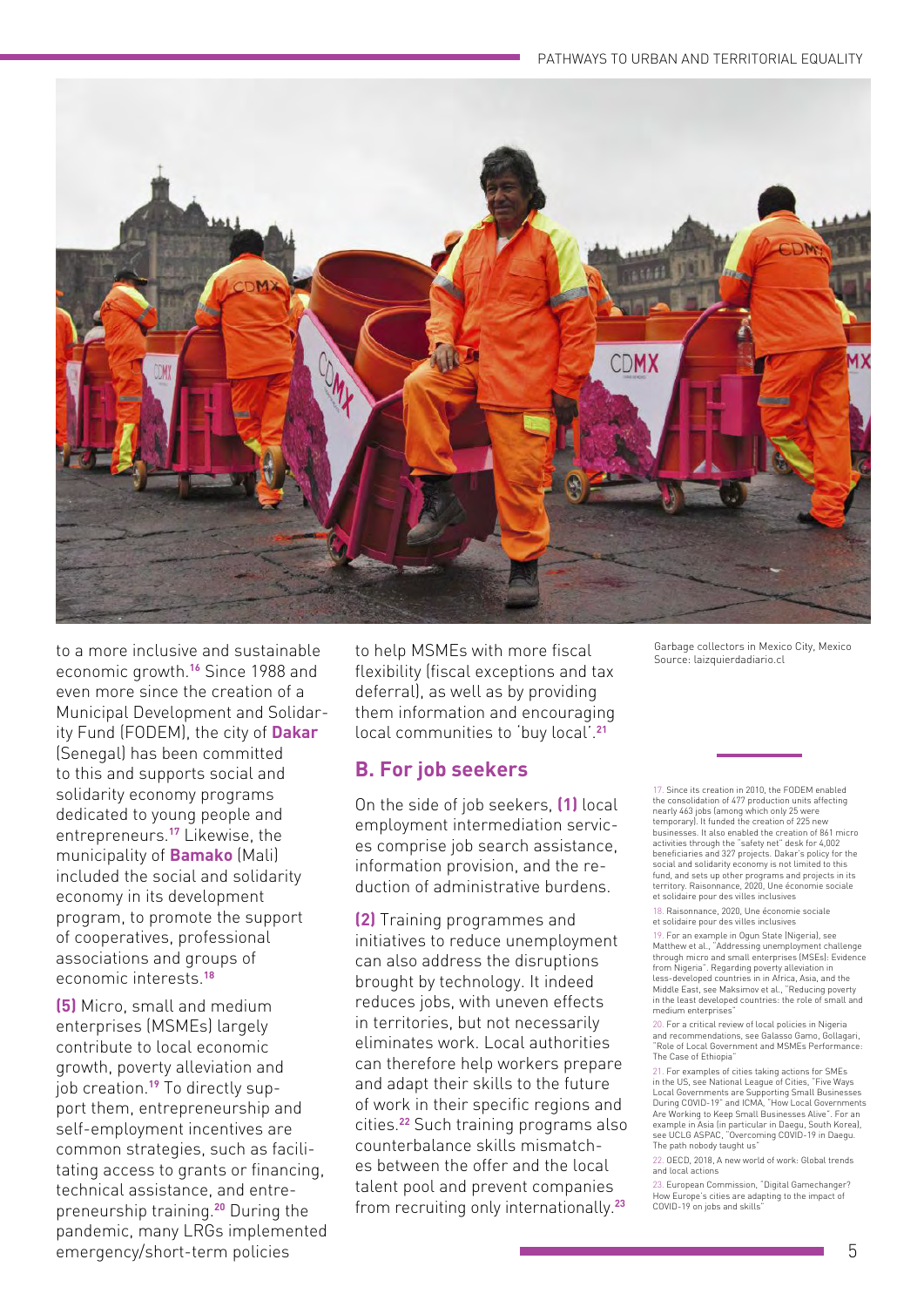**(3)** To directly alleviate poverty, LRGs can support public and subsidized employment programmes.**<sup>24</sup>**

**(4)** For LRGs, **guaranteeing decent work also means ensuring workers' access to essential services and infrastructures** (childcare, housing, sanitary facilities, transport, etc.).

**(5)** Finally, legal framework for rights and standard is key,**<sup>25</sup>** as well as policies and awareness-raising campaigns to **combat discrimination in access to employment and in treatment at work**. In terms of human resources, some LRGs are deepening their commitment to decent work, moving from an approach designed in terms of diversity to a perspective focused on inclusion.**<sup>26</sup>**

### **2.2 Targeting structurally disadvantaged and vulnerable groups**

### **A. Most targeted groups and workers**

Second, **local employment policies are usually targeted to specific structurally disadvantaged groups and vulnerable workers.** Indeed, most local authorities' policies acknowledge the specificity of the needs of certain populations regarding unemployment/indecent work and implement targeted policies dedicated to these groups.**<sup>27</sup>** Overall, the effects of these policies, especially when implemented together as a cluster of different types of policies (see above), are particularly beneficial for the low skilled.**<sup>28</sup>** The **long-term unemployed** are among the most targeted groups, just as should be those in temporary, part-time and non-standard work, who are at high risk of losing their job. Young people's schoolwork transition and trajectories towards a (first) decent work also appear more and more as a major point of vigilance for LRGs.**<sup>29</sup>**

Although there have long been social and employment policies targeting **women**, gender and socioeconomic inequalities are still very marked today, for instance concerning **mothers**' return to employment and financial autonomy. Hence the importance for LRGs to respond to the need of local social policies and to ensure equitable access to the public services, such as childcare, which condition mothers' return to employment. This can be accompanied by other projects to combat the underemployment of women, to break the circle of poverty and strengthen the development of territories. The city of **Komsomolsk-on-Amur** (Russia) implemented the program "Mothers learn for free" to offer women free training during parental leave. It aims to compensate for territorial and economic inequalities by providing them access to training far from their homes and by paying the cost of travel and accommodation during the training period.

Other local policies target **refugees and migrants**, who face many integration challenges in the labour market. In comparison to native people, they have higher unemployment rates, are more likely to be overqualified for their jobs and earn lower incomes. Therefore, LRGs committed to host and integrate migrants and refugees are implementing mechanisms facilitating their access to quality employment, for example by introducing them to local employment opportunities or by fighting against discriminations. Dependent on the Barcelona City Council and the Government of **Catalonia** (Spain), "Barcelona Activa", the local economic development agency that gathers the labour insertion activity in the city, aligns its capacity-building programs for migrants to local market needs and support migrant entrepreneurs.**<sup>30</sup> Ethnic and/or religious minorities** can also benefit from targeted

24. For example, via infrastructure projects. These are generally time-limited initiatives.

25. Some local governments have raised legal labor standards. In particular, the practice of "social dialogue" promoted by many LRGs and unions in Europe but also in other regions, contributes to it, by including in the question of public service reforms, for example, the will to create more work, and in better conditions. See Ratnam, Tomoda, "Practical Guide for Strengthening Social Dialogue in Public Service Reform". To raise employment standards in the private sector, public procurement is a powerful instrument for municipalities, as in Windhoek (Namibia). See Werna, "We need to "municipalize" our discussions<br>on ensuring decent work". Regarding commitments<br>on decent work advocated by EPSU and CEMR in the<br>face of the pandemic, see also EPSU, CEMR, Joint Statement on Covid-19. Other LRGs issue non-binding recommendations which nevertheless make progress in terms of decent employment, as did Mexico City in 2016 regarding waste pickers. See WIEGO, "Informal workers and the Law". But legal actions are not easy, as the example of St. Louis (US) shows. The city raised its minimum wage above the state minimum but was then forced to lower it back down when the Missouri state legislature pre-empted the local ordinance. See Von Wilpert, "City governments are raising standards for working people – and state legislators are lowering them back down". During Covid-19, certain cities took legal action regarding employment. For example, during the national lockdown, the city of Windhoek (Namibia) declared in a statement the re-opening of three informal markets under strict conditions. See CGTN Africa, "Namibia's capital to re-open informal markets under strict conditions". Conversely, other cities have adopted various measures to the detriment of informal sellers during the pandemic, such as Cape Town (South Africa) or the City of Kwekwe (Zimbabwe). See StreetNet International, "Informal traders are not criminals: stop police violence in Zimbabwe!" ; WIEGO, "La reconnaissance et la protection des vendeuse·eur·s de l'informel dans les lois visant la COVID-19 : les enseignements de l'Afrique"

26. For examples in Africa, see UCLG Africa, De la Diversité à l'Inclusion : où en sommes-nous dans les Collectivités Territoriales en Afrique ?"

27. For example, the majority of the examples/cases mentioned in this report are targeted to specific groups: OECD, Putting in place jobs that last: a guide to rebuilding quality employment at local level. In Africa, LRGs frequently "use instruments such as targeting disadvantaged groups and their socio-economic inclusion". UCLG Africa, "The dynamics of the informal sector in African cities: Support methods & best practices for sustainable and inclusive local economic development (LED)". This document details the main reasons and strategies of targeted employment policies: ILO, Towards the right to work. Targeting strategies and mechanisms in public employment programs. Universal employment programs are much less common. Even programs aimed at guaranteeing a minimum income for all, a subject that is increasingly debated during the pandemic and given the difficulties encountered by workers in the gig economy and contract workers, do not always concern the whole population. From a practical point of view, they can be focused on people with the lowest incomes, such as in Stockton (US). See Davidson, "Is universal basic income closer to reality? Cities are already testing monthly checks for residents". However, the example of the coalition "Mayors for a Guaranteed Income" (30 mayors from Texas to Minnesota, US) who are starting guaranteed income programs of their own, is an example of the increasing interest towards a more universal approach. See Johnson Hess, "Meet the mayors pushing for guaranteed income in 30 cities across the country". See also examples of cities committed to Universal basic income (UBI) (cash payment granted to all) in National League of Cities, "Basic Income in Cities: A Guide to City Experiments and Pilot Projects".

28. Escudero, "Are active labour market policies effective in activating and integrating low-skilled individuals? An international comparison". However, it remains important to consider the structural factors that determine the vulnerability of certain individuals to access to employment, as well as to consider the intersection of different inequalities and discriminations (following the feminist intersectional analysis). See for example this study in rural areas of Malawi and Lesotho: Hadju et al., "Rural young people's opportunities for employment and entrepreneurship in globalised southern Africa: the limitations of targeting policies"

29. In Africa for example, where about 30 million young Africans enter the labor market each year, the mismatch between the education and training system and the demand of economic activities is especially wide. UCLG Africa, "Local Economic Development Promotion Agencies"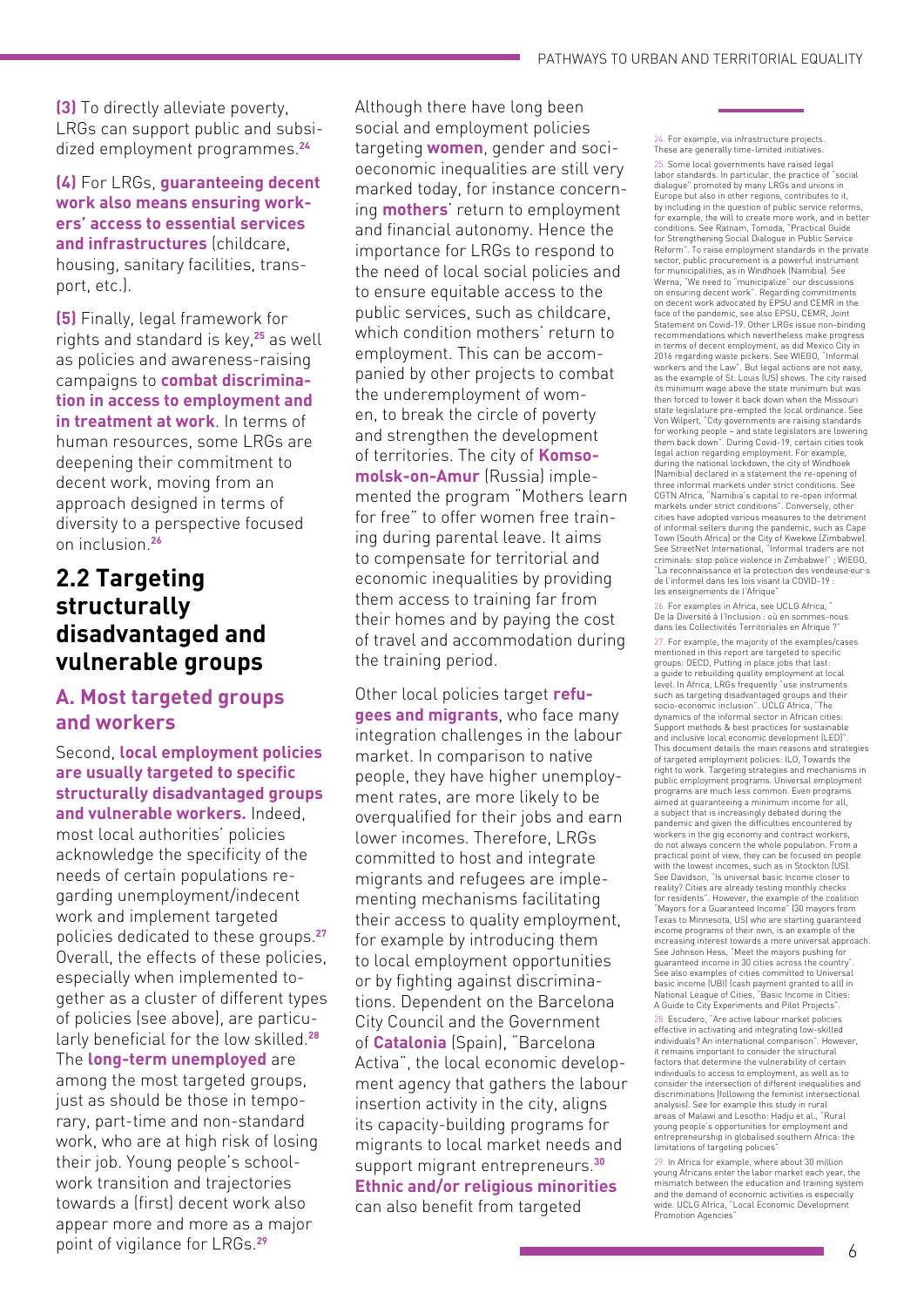employment policies, since they face specific obstacles in accessing employment or are highly concentrated in certain sectors only. For example, social representations of Mexican Indigenous populations still reproduce the historical association with agricultural work and low-skilled jobs. From the end of the 1990s, Indigenous communities have been priority targets of development policies in **Mexico City** (Mexico).**<sup>31</sup>** Currently, a programme offers economic support to Indigenous women and other women who live in the rural areas of the city, as well as equipment and technical assistance to support their productive activities.**<sup>32</sup> Waste workers**, **33 platform workers**, **<sup>34</sup> freelancers**, but also **people with disabilities**, **LGBTQI+ people** and **the elderly** are other groups that receive special attention in some local employment policies.

### **B. Informal workers targeted policies**

Over two billion workers earned their livelihoods in the informal economy in 2020, representing 90% of all workers in low-income countries, and 67% in middle-income countries.**<sup>35</sup>**In cities in particular, 50 to 80% of the employment is informal in the Global South.**<sup>36</sup>** While many LRGs dealt with informal economy to ensure payment of taxes and as a mainly spatial problem (especially regarding street vendors), more and more of them are taking into account its importance for poverty alleviation and the whole local economy, and are developing inclusive, **more equitable and innovative policies for informal workers, by combining legal, infrastructural and spatial policies** with a business approach as a means of creating a more enabling environment.**<sup>37</sup>** In addition to special attention to the lack of work safety and rights and to the risk of exploitation, these LRGs establish



formal partnerships (for example with organizations of waste-pickers), and foster social inclusion of informal workers, for instance in public spaces (for street vendors), in access to public services (for homebased workers), and in participatory policy-making processes.**<sup>38</sup>** For instance, after episodes of conflicts, the municipality of **Ahmedabad**  (India) worked with a committee of vendors for the design of the new Bhadra Fort Market and the process for allocating space. In doing so, the local authorities compensated for a previous eviction of these vendors from the Bhadra Fort Plaza by a process of negotiated resettlement.**39** By encouraging the formalization and growth of micro and small enterprises, LRGs can also give informal workers the possibility to improve their status by fostering transitions to formal employment.

An informal market in Asia, during the COVID-19 pandemic Source: hks.harvard.edu

30. See OECD, Working together for local integration

of migrants and refugees, and Migrant Entrepreneurship Growth Agenda (MEGA), Measures to support early-stage migrant entrepreneurs. In 2021 in 'Barcelona Activa', 150 migrants are participating in employment programs to obtain regularization, residence and work permits. See El Periódico, "El camí de la regularització". For an anthropological and critical look at the training provided to migrants, see Yufra, Santamaria Lorenzo, ""Para no estar sin hacer nada": formación para la inserción laboral de personas inmigrantes en Barcelona"

31. But until today, these are mainly assistance policies, based on the distribution of monetary aid. 32. Gobierno de la Ciudad de México, Gaceta Oficial

de la Ciudad de México

33. Cibrario, "SDG11. To ensure sustainable waste services, we must value waste workers and make sure they are in decent jobs"

34. As COVID-19 accelerated the reliance of many workers on platform-mediated work, LRGs have an important role to play in guaranteeing decent work conditions, especially regarding the expanding digital work and technology-related businesses. For examples in Europe, see European Commission, "Digital Gamechanger? How Europe's cities are adapting to the impact of COVID-19 on jobs and skills<sup>"</sup>

35. ILO, "Women and men in the informal economy: a statistical picture"

36. Chen and Beard, "Toward a more equal city. Including the Excluded: Supporting Informal Workers for More Equal and Productive Cities in the Global South"

37. SA LED Network, SALGA, LEDNA, "Managing Informality: Local government practices and approaches towards the informal economy. Learning examples from five African countries"

38. Chen and Beard, "Toward a more equal city. Including the Excluded: Supporting Informal Workers for More Equal and Productive Cities in the Global South"

39. Chen and Beard, "Toward a more equal city. Including the Excluded: Supporting Informal Workers for More Equal and Productive Cities in the Global South"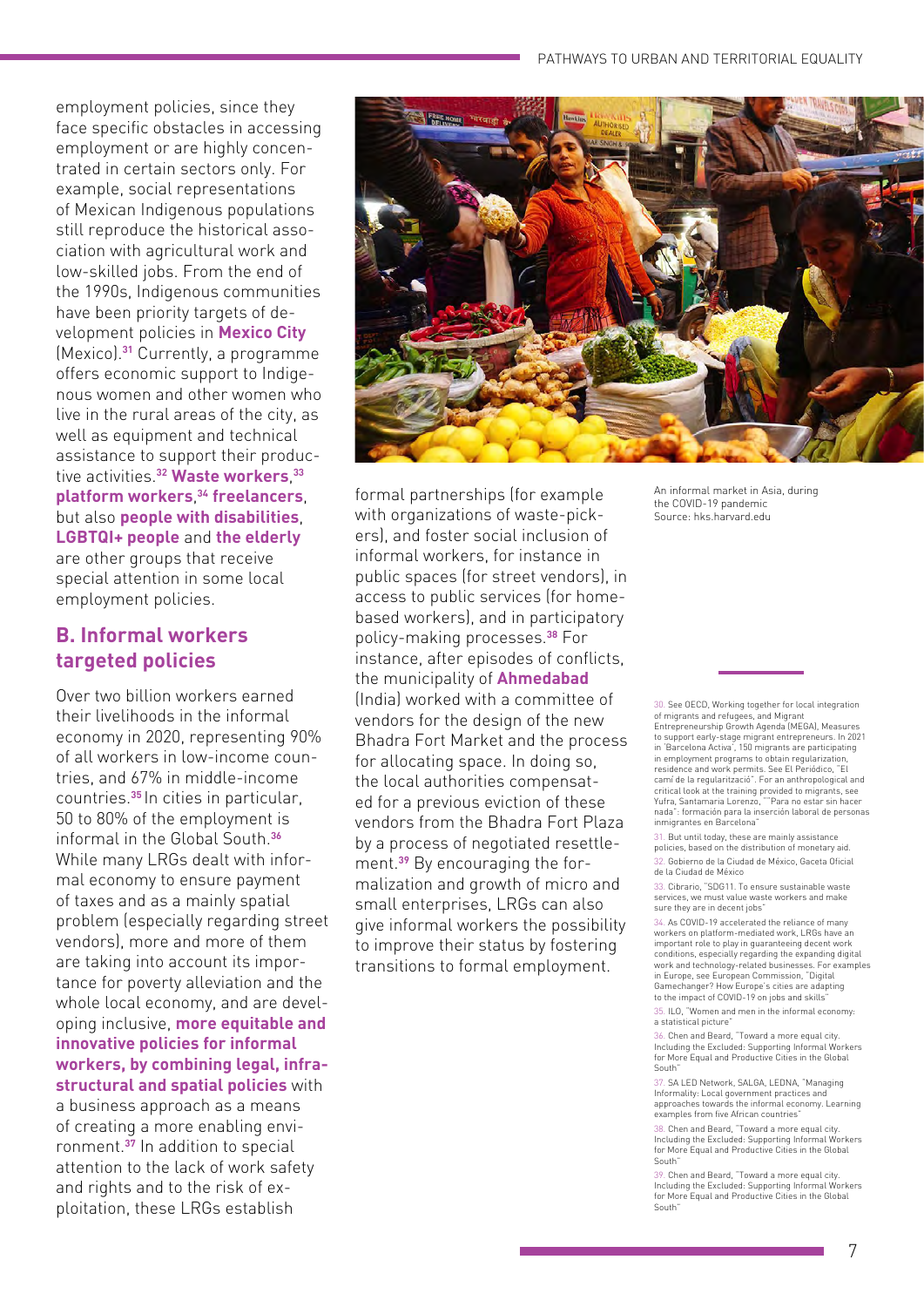### **2.4 Territorialized strategies**

Third, the **territorialization<sup>40</sup>** of policies fostering access to employ ment and decent livelihoods allows LRGs to (re)localize employment, and in doing so, to compensate for territorial imbalances and inequalities. Some of the most known possibilities are the creation of enterprise zones, the identifi cation of redevelopment areas to target tax benefits, and granting subsidies to businesses located in disadvantaged areas. LRGs can also focus employment programmes on inhabitants and workers in specific areas. In **Barcelona** (Spain), the programme "Employment in the Neighbourhoods" is implemented in twelve specific neighbourhoods chosen for their high unemployment rates, to provide access to employ ment and promote the socio-eco nomic revitalization of these areas.**<sup>41</sup>** Most of the people enrolled each year have basic or no formal educa tion, and a high percentage of them are foreigners, mostly non-Europe an. Supporting local food systems is another way for LRGs to foster local jobs and more resilient access to food. Many LRGs committed to this during the COVID-19 pandemic, as a means to support livelihoods as well as local markets.**<sup>42</sup>** Finally, coordi nation between different territories and scales is essential to ensure coherent and integrated economic development policies. For instance, inter-municipal cooperation is key in metropolitan areas.**<sup>43</sup>**



A meeting on solidarity economy in Dakar, Senegal Source: www.gsef-net.org

42. World Bank, FAO, "Rich Food, Smart City. How building reliable, inclusive, competitive and healthy food systems is smart policy for urban Asia" 43. E UCLG, GOLD IV Co-creating the urban future

<sup>40.</sup> That is to say, implementation of public policies in certain specific areas within LRGs' territory. 41. Barcelona, "El programa "Trabajo en los Barrios" de Barcelona Activa inserta al mercado laboral 841 personas en paro de larga duración o sin prestación"; Barcelona Activa, "Barcelona Activa, a prop teu. Treball als barris: orientació i formació"; Puig-Barrachina et al., "How does a targeted active labour market program impact on the well-being of the unemployed? A concept mapping study on Barcelona "Employment in the Neighbourhoods"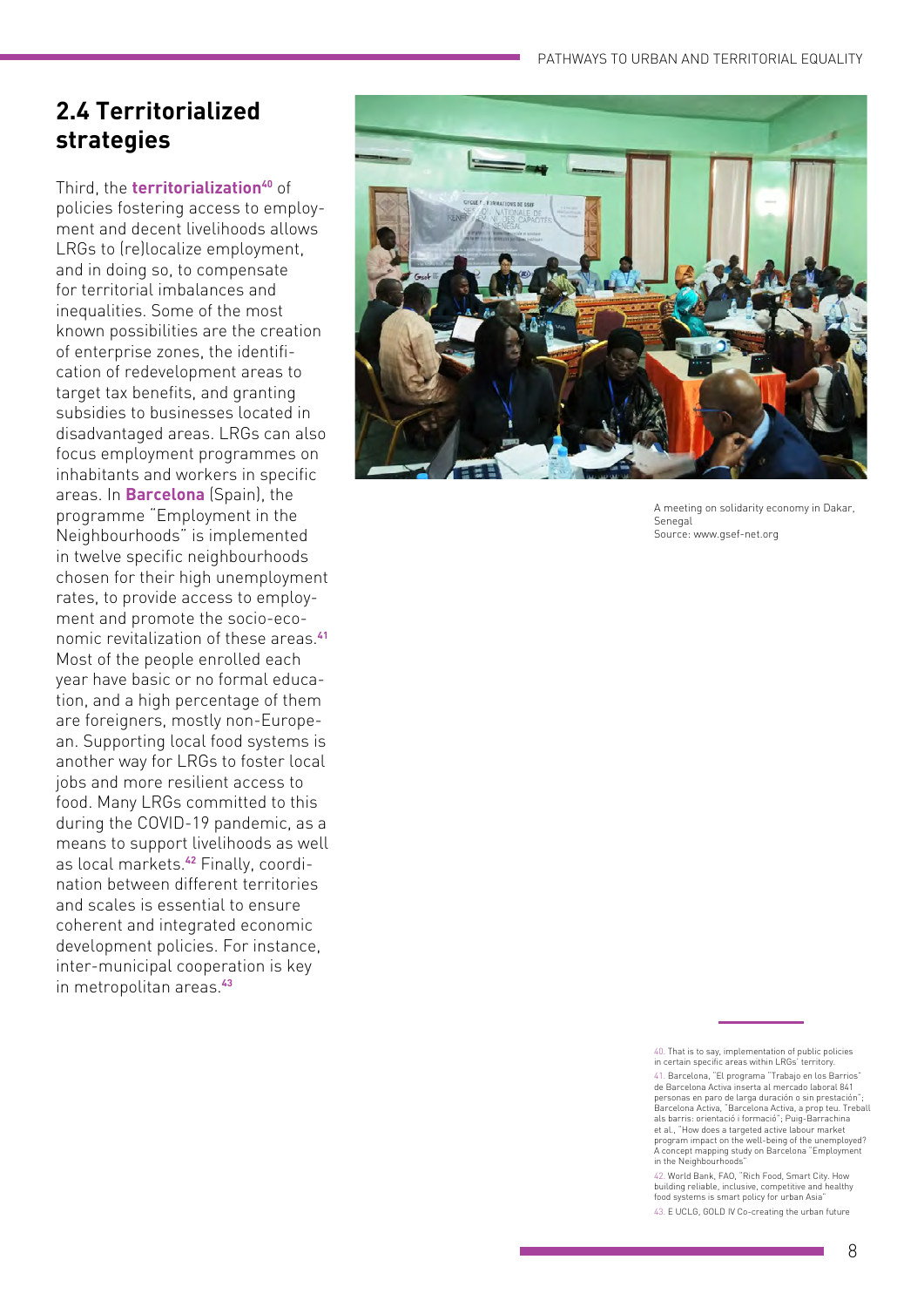# **References**

Barcelona, "El programa "Trabajo en los Barrios" de Barcelona Activa inserta al mercado laboral 841 personas en paro de larga duración o sin prestación", Nou Barris, Adjuntament de Barcelona, 2020. Retrieved at [https://ajuntament.](https://ajuntament.barcelona.cat/noubarris/es/noticia/el-programa-trabajo-en-los-barrios-de-barcelona-activa-inserta-al-mercado-laboral-841-personas-en-paro-de-larga-duracion-o-sin-prestacion_912763) [barcelona.cat/noubarris/es/noticia/](https://ajuntament.barcelona.cat/noubarris/es/noticia/el-programa-trabajo-en-los-barrios-de-barcelona-activa-inserta-al-mercado-laboral-841-personas-en-paro-de-larga-duracion-o-sin-prestacion_912763) [el-programa-trabajo-en-los-bar](https://ajuntament.barcelona.cat/noubarris/es/noticia/el-programa-trabajo-en-los-barrios-de-barcelona-activa-inserta-al-mercado-laboral-841-personas-en-paro-de-larga-duracion-o-sin-prestacion_912763)[rios-de-barcelona-activa-inser](https://ajuntament.barcelona.cat/noubarris/es/noticia/el-programa-trabajo-en-los-barrios-de-barcelona-activa-inserta-al-mercado-laboral-841-personas-en-paro-de-larga-duracion-o-sin-prestacion_912763)[ta-al-mercado-laboral-841-per](https://ajuntament.barcelona.cat/noubarris/es/noticia/el-programa-trabajo-en-los-barrios-de-barcelona-activa-inserta-al-mercado-laboral-841-personas-en-paro-de-larga-duracion-o-sin-prestacion_912763)[sonas-en-paro-de-larga-dura](https://ajuntament.barcelona.cat/noubarris/es/noticia/el-programa-trabajo-en-los-barrios-de-barcelona-activa-inserta-al-mercado-laboral-841-personas-en-paro-de-larga-duracion-o-sin-prestacion_912763)[cion-o-sin-prestacion\\_912763.](https://ajuntament.barcelona.cat/noubarris/es/noticia/el-programa-trabajo-en-los-barrios-de-barcelona-activa-inserta-al-mercado-laboral-841-personas-en-paro-de-larga-duracion-o-sin-prestacion_912763) 

Barcelona Activa, "Barcelona Activa, a prop teu. Treball als barris: orientació i formació", Barcelona Treball. Retrieved at [https://treball.barcelon](https://treball.barcelonactiva.cat/porta22/cat/assetsocupacio/programes/pagina19156/barcelona-activa-al-teu-barri.do)[activa.cat/porta22/cat/assetsocupa](https://treball.barcelonactiva.cat/porta22/cat/assetsocupacio/programes/pagina19156/barcelona-activa-al-teu-barri.do)[cio/programes/pagina19156/barcelo](https://treball.barcelonactiva.cat/porta22/cat/assetsocupacio/programes/pagina19156/barcelona-activa-al-teu-barri.do)[na-activa-al-teu-barri.do.](https://treball.barcelonactiva.cat/porta22/cat/assetsocupacio/programes/pagina19156/barcelona-activa-al-teu-barri.do)

Bisceglia, Rosaria. "Local Economies in times of crisis: Italian Industrial Districts experience", ILS LEDA Paper, no. 22, 2014. Retrieved at [https://www.ilsleda.org/images/pa](https://www.ilsleda.org/images/papers/Italian-Industrial-Districts.pdf)[pers/Italian-Industrial-Districts.pdf.](https://www.ilsleda.org/images/papers/Italian-Industrial-Districts.pdf)

C40, "A green, just and job-rich COVID-19 recovery: How cities can rapidly boost good, local employment", C40 Knowledge, Implementation Series, 2020. Retrieved at [https://www.c40knowledgehub.org/s/](https://www.c40knowledgehub.org/s/article/A-green-just-and-job-rich-COVID-19-recovery-How-cities-can-rapidly-boost-good-local-employment?language=en_US) [article/A-green-just-and-job-rich-](https://www.c40knowledgehub.org/s/article/A-green-just-and-job-rich-COVID-19-recovery-How-cities-can-rapidly-boost-good-local-employment?language=en_US)[COVID-19-recovery-How-cities-can](https://www.c40knowledgehub.org/s/article/A-green-just-and-job-rich-COVID-19-recovery-How-cities-can-rapidly-boost-good-local-employment?language=en_US)[rapidly-boost-good-local-employ](https://www.c40knowledgehub.org/s/article/A-green-just-and-job-rich-COVID-19-recovery-How-cities-can-rapidly-boost-good-local-employment?language=en_US)[ment?language=en\\_US.](https://www.c40knowledgehub.org/s/article/A-green-just-and-job-rich-COVID-19-recovery-How-cities-can-rapidly-boost-good-local-employment?language=en_US)

CGTN Africa, "Namibia's capital to re-open informal markets under strict conditions", 2020. Retrieved at [https://africa.cgtn.com/2020/04/20/](https://africa.cgtn.com/2020/04/20/namibias-capital-to-re-open-informal-markets-under-strict-conditions/) [namibias-capital-to-re-open-infor](https://africa.cgtn.com/2020/04/20/namibias-capital-to-re-open-informal-markets-under-strict-conditions/)[mal-markets-under-strict-condi](https://africa.cgtn.com/2020/04/20/namibias-capital-to-re-open-informal-markets-under-strict-conditions/)[tions/.](https://africa.cgtn.com/2020/04/20/namibias-capital-to-re-open-informal-markets-under-strict-conditions/)

Chen, Martha A. and Beard, Victoria A. "Toward a more equal city. Including the Excluded: Supporting Informal Workers for More Equal and Productive Cities in the Global South", World Resources Report, Working Paper, 2018. Retrieved at [https://files.wri.](https://files.wri.org/s3fs-public/towards-more-equal-city-including-the-excluded_2.pdf) [org/s3fs-public/towards-more-equal](https://files.wri.org/s3fs-public/towards-more-equal-city-including-the-excluded_2.pdf)[city-including-the-excluded\\_2.pdf.](https://files.wri.org/s3fs-public/towards-more-equal-city-including-the-excluded_2.pdf)

Cibrario, Daria. "SDG11. To ensure sustainable waste services, we must value waste workers and make sure they are in decent jobs", Civil society report Spotlight on Sustainable Development, 2018. Retrieved at [https://](https://www.2030spotlight.org/sites/default/files/spot2018/chaps/Spotlight_Innenteil_2018_sdg11_cibrario.pdf) [www.2030spotlight.org/sites/default/](https://www.2030spotlight.org/sites/default/files/spot2018/chaps/Spotlight_Innenteil_2018_sdg11_cibrario.pdf) [files/spot2018/chaps/Spotlight\\_In](https://www.2030spotlight.org/sites/default/files/spot2018/chaps/Spotlight_Innenteil_2018_sdg11_cibrario.pdf)[nenteil\\_2018\\_sdg11\\_cibrario.pdf](https://www.2030spotlight.org/sites/default/files/spot2018/chaps/Spotlight_Innenteil_2018_sdg11_cibrario.pdf)

CRES Bretagne, « Commande publique et ESS. Comment favoriser l'accès des organisations de l'ESS aux marchés publics ? », 2012. Retrieved at [http://www.cress-aura.](http://www.cress-aura.org/sites/default/files/marches_publics_basse_def_1_.pdf) [org/sites/default/files/marches\\_pub](http://www.cress-aura.org/sites/default/files/marches_publics_basse_def_1_.pdf)[lics\\_basse\\_def\\_1\\_.pdf.](http://www.cress-aura.org/sites/default/files/marches_publics_basse_def_1_.pdf)

Davidson, Paul. "Is universal basic income closer to reality? Cities are already testing monthly checks for residents", USA Today, 2021. Retrieved at [https://eu.usatoday.com/](https://eu.usatoday.com/story/money/2021/03/03/universal-basic-income-andrew-yang-guaranteed-more-cities-test-monthly-check/6890858002/) [story/money/2021/03/03/universal](https://eu.usatoday.com/story/money/2021/03/03/universal-basic-income-andrew-yang-guaranteed-more-cities-test-monthly-check/6890858002/)[basic-income-andrew-yang-guar](https://eu.usatoday.com/story/money/2021/03/03/universal-basic-income-andrew-yang-guaranteed-more-cities-test-monthly-check/6890858002/)[anteed-more-cities-test-monthly](https://eu.usatoday.com/story/money/2021/03/03/universal-basic-income-andrew-yang-guaranteed-more-cities-test-monthly-check/6890858002/)[check/6890858002/.](https://eu.usatoday.com/story/money/2021/03/03/universal-basic-income-andrew-yang-guaranteed-more-cities-test-monthly-check/6890858002/)

El Periódico, ""El camí de la regularització", January 10, 2021. Retrieved at [https://www.elperiodico.cat/ca/](https://www.elperiodico.cat/ca/barcelona/20210110/programa-insercio-fundacioacute-formacioacute-i-treball-ajuntament-de-barcelona-bcn-activa-11445911) [barcelona/20210110/programa-in](https://www.elperiodico.cat/ca/barcelona/20210110/programa-insercio-fundacioacute-formacioacute-i-treball-ajuntament-de-barcelona-bcn-activa-11445911)[sercio-fundacioacute-formacio](https://www.elperiodico.cat/ca/barcelona/20210110/programa-insercio-fundacioacute-formacioacute-i-treball-ajuntament-de-barcelona-bcn-activa-11445911)[acute-i-treball-ajuntament-de-bar](https://www.elperiodico.cat/ca/barcelona/20210110/programa-insercio-fundacioacute-formacioacute-i-treball-ajuntament-de-barcelona-bcn-activa-11445911)[celona-bcn-activa-11445911.](https://www.elperiodico.cat/ca/barcelona/20210110/programa-insercio-fundacioacute-formacioacute-i-treball-ajuntament-de-barcelona-bcn-activa-11445911)

EPSU, CEMR, Joint Statement on Covid-19, June 23, 2020. Retrieved at [https://www.epsu.org/sites/default/](https://www.epsu.org/sites/default/files/article/files/EPSU-CEMR%20joint%20statement%20COVID%2019%20-%20FINAL.pdf) [files/article/files/EPSU-CEMR%20](https://www.epsu.org/sites/default/files/article/files/EPSU-CEMR%20joint%20statement%20COVID%2019%20-%20FINAL.pdf) [joint%20statement%20COVID%20](https://www.epsu.org/sites/default/files/article/files/EPSU-CEMR%20joint%20statement%20COVID%2019%20-%20FINAL.pdf) [19%20-%20FINAL.pdf.](https://www.epsu.org/sites/default/files/article/files/EPSU-CEMR%20joint%20statement%20COVID%2019%20-%20FINAL.pdf) 

Europe 1, "Valoriser les objets, créer du lien social et de l'emploi : le pari des ressourceries", 2021. Retrieved at [https://www.europe1.fr/societe/](https://www.europe1.fr/societe/valoriser-les-objets-creer-du-lien-social-et-de-lemploi-le-pari-des-ressourceries-4034215) [valoriser-les-objets-creer-du-lien](https://www.europe1.fr/societe/valoriser-les-objets-creer-du-lien-social-et-de-lemploi-le-pari-des-ressourceries-4034215)[social-et-de-lemploi-le-pari-des](https://www.europe1.fr/societe/valoriser-les-objets-creer-du-lien-social-et-de-lemploi-le-pari-des-ressourceries-4034215)[ressourceries-4034215.](https://www.europe1.fr/societe/valoriser-les-objets-creer-du-lien-social-et-de-lemploi-le-pari-des-ressourceries-4034215) 

European Commission, "Digital Gamechanger? How Europe's cities are adapting to the impact of COVID-19 on jobs and skills", Panorama, Stories form Regional and Urban Policy, Newsroom, 2021. Retrieved at [https://ec.europa.](https://ec.europa.eu/regional_policy/en/newsroom/panorama/2021/04/15-04-2021-digital-gamechanger-how-europe-s-cities-are-adapting-to-the-impact-of-covid-19-on-jobs-and-skills) [eu/regional\\_policy/en/newsroom/](https://ec.europa.eu/regional_policy/en/newsroom/panorama/2021/04/15-04-2021-digital-gamechanger-how-europe-s-cities-are-adapting-to-the-impact-of-covid-19-on-jobs-and-skills) [panorama/2021/04/15-04-2021-dig](https://ec.europa.eu/regional_policy/en/newsroom/panorama/2021/04/15-04-2021-digital-gamechanger-how-europe-s-cities-are-adapting-to-the-impact-of-covid-19-on-jobs-and-skills)[ital-gamechanger-how-europe-s-](https://ec.europa.eu/regional_policy/en/newsroom/panorama/2021/04/15-04-2021-digital-gamechanger-how-europe-s-cities-are-adapting-to-the-impact-of-covid-19-on-jobs-and-skills)

#### [cities-are-adapting-to-the-impact-of](https://ec.europa.eu/regional_policy/en/newsroom/panorama/2021/04/15-04-2021-digital-gamechanger-how-europe-s-cities-are-adapting-to-the-impact-of-covid-19-on-jobs-and-skills)[covid-19-on-jobs-and-skills.](https://ec.europa.eu/regional_policy/en/newsroom/panorama/2021/04/15-04-2021-digital-gamechanger-how-europe-s-cities-are-adapting-to-the-impact-of-covid-19-on-jobs-and-skills)

Escudero, Veronica. "Are active labour market policies effective in activating and integrating lowskilled individuals? An international comparison", IZA Journal of Labor Policy, vol. no. 4 (2018). Retrieved at [https://www.researchgate.net/](https://www.researchgate.net/publication/323641160_Are_active_labour_market_policies_effective_in_activating_and_integrating_low-skilled_individuals_An_international_comparison) publication/323641160 Are ac[tive\\_labour\\_market\\_policies\\_effec](https://www.researchgate.net/publication/323641160_Are_active_labour_market_policies_effective_in_activating_and_integrating_low-skilled_individuals_An_international_comparison)tive in activating and integrating [low-skilled\\_individuals\\_An\\_interna](https://www.researchgate.net/publication/323641160_Are_active_labour_market_policies_effective_in_activating_and_integrating_low-skilled_individuals_An_international_comparison)[tional\\_comparison.](https://www.researchgate.net/publication/323641160_Are_active_labour_market_policies_effective_in_activating_and_integrating_low-skilled_individuals_An_international_comparison)

Galasso Gamo, Kataro, and Gollagari, Ramakrishna. "Role of Local Government and MSMEs Performance: The Case of Ethiopia", International Journal of Small and Medium Enterprises, vol. 3, no. 1 (2020). Retrieved at [http://](http://cribfb.com/journal/index.php/ijsmes/article/view/511/691) [cribfb.com/journal/index.php/ijsmes/](http://cribfb.com/journal/index.php/ijsmes/article/view/511/691) [article/view/511/691.](http://cribfb.com/journal/index.php/ijsmes/article/view/511/691)

Gobierno de la Ciudad de México, Gaceta Oficial de la Ciudad de México, January 18, 2019. Retrieved at [http://](http://www.sideso.cdmx.gob.mx/documentos/2019/secretarias/) [www.sideso.cdmx.gob.mx/documen](http://www.sideso.cdmx.gob.mx/documentos/2019/secretarias/)[tos/2019/secretarias/](http://www.sideso.cdmx.gob.mx/documentos/2019/secretarias/)

Hadju, Flora, Ansell, Nicola, Robson, Elsbeth, van Blerk, Lorraine. "Rural young people's opportunities for employment and entrepreneurship in globalised southern Africa: the limitations of targeting policies", International Development Planning Review, vol. 35, no. 2 (2013): 155-174. Retrieved at [https://www.liverpool](https://www.liverpooluniversitypress.co.uk/journals/article/47512/)[universitypress.co.uk/journals/arti](https://www.liverpooluniversitypress.co.uk/journals/article/47512/)[cle/47512/.](https://www.liverpooluniversitypress.co.uk/journals/article/47512/)

ICMA, "How Local Governments Are Working to Keep Small Businesses Alive", 2020. Retrieved at [https://](https://icma.org/blog-posts/how-local-governments-are-working-keep-small-business-alive) [icma.org/blog-posts/how-local-gov](https://icma.org/blog-posts/how-local-governments-are-working-keep-small-business-alive)[ernments-are-working-keep-small](https://icma.org/blog-posts/how-local-governments-are-working-keep-small-business-alive)[business-alive.](https://icma.org/blog-posts/how-local-governments-are-working-keep-small-business-alive) 

IDEASS, "Local economic development agencies for governance and internationalization of local economies". Retrieved at [http://www.ideas](http://www.ideassonline.org/public/pdf/br_43_105.pdf)[sonline.org/public/pdf/br\\_43\\_105.pdf.](http://www.ideassonline.org/public/pdf/br_43_105.pdf)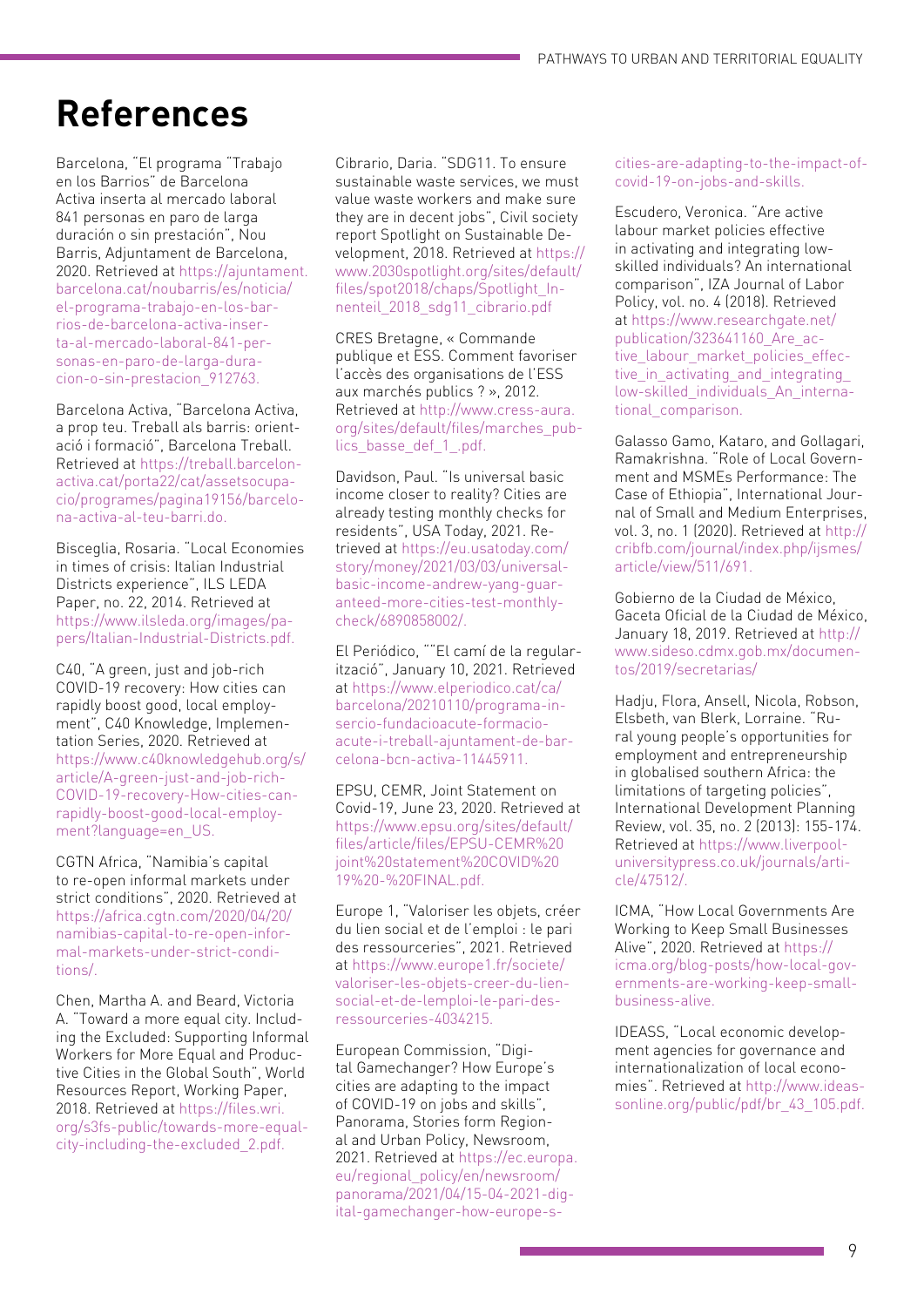ILO, "Targeting strategies and mechanisms in public employment programs", Towards the right to work. A guidebook for designing innovative public employment programmes, Guidance Note 6, 2012. Retrieved at [https://www.ilo.org/wcmsp5/groups/](https://www.ilo.org/wcmsp5/groups/public/---ed_emp/documents/publication/wcms_559283.pdf) [public/---ed\\_emp/documents/publi](https://www.ilo.org/wcmsp5/groups/public/---ed_emp/documents/publication/wcms_559283.pdf)[cation/wcms\\_559283.pdf.](https://www.ilo.org/wcmsp5/groups/public/---ed_emp/documents/publication/wcms_559283.pdf)

ILO, "Women and men in the informal economy: a statistical picture", Third edition, 2018. Retrieved at [https://](https://www.ilo.org/wcmsp5/groups/public/---dgreports/---dcomm/documents/publication/wcms_626831.pdf) [www.ilo.org/wcmsp5/groups/public/-](https://www.ilo.org/wcmsp5/groups/public/---dgreports/---dcomm/documents/publication/wcms_626831.pdf) [--dgreports/---dcomm/documents/](https://www.ilo.org/wcmsp5/groups/public/---dgreports/---dcomm/documents/publication/wcms_626831.pdf) [publication/wcms\\_626831.pdf.](https://www.ilo.org/wcmsp5/groups/public/---dgreports/---dcomm/documents/publication/wcms_626831.pdf)

ILS LEDA, "The Local Economic Development Agencies Booklet", 2015. Retrieved at [https://www.ilsleda.org/](https://www.ilsleda.org/images/papers/LEDAs-At-EXPO2015.pdf) [images/papers/LEDAs-At-EXPO2015.](https://www.ilsleda.org/images/papers/LEDAs-At-EXPO2015.pdf) [pdf.](https://www.ilsleda.org/images/papers/LEDAs-At-EXPO2015.pdf)

Johnson Hess, Abigail. "Meet the mayors pushing for guaranteed income in 30 cities across the country", CNBC, 2021. Retrieved at [https://](https://www.cnbc.com/2021/01/19/the-mayors-piloting-guaranteed-income-programs-across-the-us.html) [www.cnbc.com/2021/01/19/the-may](https://www.cnbc.com/2021/01/19/the-mayors-piloting-guaranteed-income-programs-across-the-us.html)[ors-piloting-guaranteed-income-pro](https://www.cnbc.com/2021/01/19/the-mayors-piloting-guaranteed-income-programs-across-the-us.html)[grams-across-the-us.html.](https://www.cnbc.com/2021/01/19/the-mayors-piloting-guaranteed-income-programs-across-the-us.html)

Khambule, Isaac and Mtapuri, Oliver. "Assessing the role of Local Economic Development Agencies in KwaZulu-Natal, South Africa", Local Economy: The Journal of the Local Economy Policy Unit, vol. 33, no.4 (2018): 438-455. Retrieved at [https://](https://journals.sagepub.com/doi/abs/10.1177/0269094218773933?journalCode=leca) [journals.sagepub.com/doi/.](https://journals.sagepub.com/doi/abs/10.1177/0269094218773933?journalCode=leca)

Maksimov, Vladislav, Lu Wang, Stephanie, Luo, Yadong. "Reducing poverty in the least developed countries: the role of small and medium enterprises", Journal of World Business, vol. 52, no. 2, (2017): 244-257. Retrieved at [https://www.science](https://www.sciencedirect.com/science/article/abs/pii/S1090951616302656)[direct.com/science/article/abs/pii/](https://www.sciencedirect.com/science/article/abs/pii/S1090951616302656) S1090951616302656.

Matthew, Oluwatoyin, Ufua, Daniel E., Osabohien, Romanus, Olawande, Tomike, Edafe, Oluwatosin D. "Adressing unemployment challenge through micro and small enterprises (MSEs): Evidence from Nigeria", Problems and Perspectives in Management, vol. 18, no. 2, (2020): 79-89. Retrieved at [https://businessperspectives.org/](https://businessperspectives.org/journals/problems-and-perspectives-in-management/issue-350/addressing-unemployment-challenge-through-micro-and-small-enterprises-mses-evidence-from-nigeria) [journals/problems-and-perspec](https://businessperspectives.org/journals/problems-and-perspectives-in-management/issue-350/addressing-unemployment-challenge-through-micro-and-small-enterprises-mses-evidence-from-nigeria)[tives-in-management/issue-350/](https://businessperspectives.org/journals/problems-and-perspectives-in-management/issue-350/addressing-unemployment-challenge-through-micro-and-small-enterprises-mses-evidence-from-nigeria) [addressing-unemployment-chal](https://businessperspectives.org/journals/problems-and-perspectives-in-management/issue-350/addressing-unemployment-challenge-through-micro-and-small-enterprises-mses-evidence-from-nigeria)[lenge-through-micro-and-small-en](https://businessperspectives.org/journals/problems-and-perspectives-in-management/issue-350/addressing-unemployment-challenge-through-micro-and-small-enterprises-mses-evidence-from-nigeria)[terprises-mses-evidence-from-ni](https://businessperspectives.org/journals/problems-and-perspectives-in-management/issue-350/addressing-unemployment-challenge-through-micro-and-small-enterprises-mses-evidence-from-nigeria)[geria.](https://businessperspectives.org/journals/problems-and-perspectives-in-management/issue-350/addressing-unemployment-challenge-through-micro-and-small-enterprises-mses-evidence-from-nigeria)

Migrant Entrepreneurship Growth Agenda (MEGA), Measures to support early-stage migrant entrepreneurs, Handbook. Retrieved at [http://mi](http://migrant-entrepreneurship.eu/wp-content/uploads/2019/05/A.1.b.pdf)[grant-entrepreneurship.eu/wp-con](http://migrant-entrepreneurship.eu/wp-content/uploads/2019/05/A.1.b.pdf)[tent/uploads/2019/05/A.1.b.pdf.](http://migrant-entrepreneurship.eu/wp-content/uploads/2019/05/A.1.b.pdf) 

National League of Cities, "Basic Income in Cities: A Guide to City Experiments and Pilot Projects", 2018. Retrieved at [https://www.nlc.org/](https://www.nlc.org/wp-content/uploads/2020/10/BasicIncomeInCities_Report_For-Release-.pdf) [wp-content/uploads/2020/10/BasicIn](https://www.nlc.org/wp-content/uploads/2020/10/BasicIncomeInCities_Report_For-Release-.pdf)[comeInCities\\_Report\\_For-Release-.](https://www.nlc.org/wp-content/uploads/2020/10/BasicIncomeInCities_Report_For-Release-.pdf) [pdf.](https://www.nlc.org/wp-content/uploads/2020/10/BasicIncomeInCities_Report_For-Release-.pdf) 

National League of Cities, "Five Ways Local Governments are Supporting Small Businesses During COVID-19", 2020. Retrieved at [https://www.nlc.](https://www.nlc.org/article/2020/04/14/five-ways-local-governments-are-supporting-small-businesses-during-covid-19/) [org/article/2020/04/14/five-ways-lo](https://www.nlc.org/article/2020/04/14/five-ways-local-governments-are-supporting-small-businesses-during-covid-19/)[cal-governments-are-support](https://www.nlc.org/article/2020/04/14/five-ways-local-governments-are-supporting-small-businesses-during-covid-19/)[ing-small-businesses-during-cov](https://www.nlc.org/article/2020/04/14/five-ways-local-governments-are-supporting-small-businesses-during-covid-19/)[id-19/.](https://www.nlc.org/article/2020/04/14/five-ways-local-governments-are-supporting-small-businesses-during-covid-19/)

OECD, Putting in place jobs that last: a guide to rebuilding quality employment at local level, OECD Local Economic and Employment Development (LEED) Papers, 2010-13. Retrieved at [https://www.oecd-ilibrary.org/doc](https://www.oecd-ilibrary.org/industry-and-services/putting-in-place-jobs-that-last_5km7jf7qtk9p-en)[server/5km7jf7qtk9p-en.](https://www.oecd-ilibrary.org/industry-and-services/putting-in-place-jobs-that-last_5km7jf7qtk9p-en)

OECD, A new world of work: Global trends and local actions, OECD Forum for Local Development Practitioners, Entrepreneurs, and Social Innovators, Policy Highlights, 2018. Retrieved at [https://www.](https://www.oecd.org/local-forum/Policy-Highlights-LEED-Forum.pdf) [oecd.org/local-forum/Policy-High](https://www.oecd.org/local-forum/Policy-Highlights-LEED-Forum.pdf)[lights-LEED-Forum.pdf.](https://www.oecd.org/local-forum/Policy-Highlights-LEED-Forum.pdf)

OECD, Working together for local integration of migrants and refugees, OECD Regional Development Studies, 2018. Retrieved at [https://www.oecd-ilibrary.org/doc](https://www.oecd-ilibrary.org/social-issues-migration-health/working-together-for-local-integration-of-migrants-and-refugees_9789264085350-en)[server/9789264085350-en.](https://www.oecd-ilibrary.org/social-issues-migration-health/working-together-for-local-integration-of-migrants-and-refugees_9789264085350-en) 

OECD, "Social economy and the COVID-19 crisis: current and future roles", OECD Policy Responses to Coronavirus (COVID-19), 2020. Retrieved at [https://www.oecd.org/](https://www.oecd.org/coronavirus/policy-responses/social-economy-and-the-covid-19-crisis-current-and-future-roles-f904b89f/) [coronavirus/policy-responses/social](https://www.oecd.org/coronavirus/policy-responses/social-economy-and-the-covid-19-crisis-current-and-future-roles-f904b89f/)[economy-and-the-covid-19-crisis](https://www.oecd.org/coronavirus/policy-responses/social-economy-and-the-covid-19-crisis-current-and-future-roles-f904b89f/)[current-and-future-roles-f904b89f/.](https://www.oecd.org/coronavirus/policy-responses/social-economy-and-the-covid-19-crisis-current-and-future-roles-f904b89f/) 

Puig-Barrachina, Vanessa, Malmusi, Davide, Artazcoz, Lucia, Bartoll, Xavier, Clotet, Eva, Cortes-Franch, Imma, Ventura, Lorena, Daban, Ferran, Diez, Elia, Borrell, Carme. "How does a targeted active labour market program impact on the well-being of the unemployed? A concept mapping

study on Barcelona "Employment in the Neighbourhoods"", BMC public Health, vol. 20, no.1 (2020). Retrieved at [https://bmcpublichealth.biomed](https://bmcpublichealth.biomedcentral.com/articles/10.1186/s12889-020-8441-2)[central.com/articles/10.1186/s12889-](https://bmcpublichealth.biomedcentral.com/articles/10.1186/s12889-020-8441-2) [020-8441-2.](https://bmcpublichealth.biomedcentral.com/articles/10.1186/s12889-020-8441-2)

Raisonnance. Le cahier de réflexion des maires francophones. Une économie sociale et solidaire pour des villes inclusives, no. 15 (2020). Retrieved at [https://aimf.asso.fr/IMG/](https://aimf.asso.fr/IMG/pdf/web-raisonnance-ess-.pdf) [pdf/web-raisonnance-ess-.pdf.](https://aimf.asso.fr/IMG/pdf/web-raisonnance-ess-.pdf)

Ratnam, Venkata and Tomoda, Shizue. "Practical Guide for Strengthening Social Dialogue in Public Service Reform", ILO, 2005. Retrieved at [https://www.ilo.org/wcmsp5/groups/](https://www.ilo.org/wcmsp5/groups/public/---ed_dialogue/---sector/documents/publication/wcms_161205.pdf) [public/---ed\\_dialogue/---sector/doc](https://www.ilo.org/wcmsp5/groups/public/---ed_dialogue/---sector/documents/publication/wcms_161205.pdf)[uments/publication/wcms\\_161205.](https://www.ilo.org/wcmsp5/groups/public/---ed_dialogue/---sector/documents/publication/wcms_161205.pdf) [pdf.](https://www.ilo.org/wcmsp5/groups/public/---ed_dialogue/---sector/documents/publication/wcms_161205.pdf)

SA LED Network, SALGA, LEDNA, 2020, "Managing Informality: Local government practices and approaches towards the informal economy. Learning examples from five African countries", 2020. Retrieved at [https://](https://www.enterprise-development.org/wp-content/uploads/managing_informality_local_governments_practices_towards_the_informal_economy.pdf) [www.enterprise-development.org/](https://www.enterprise-development.org/wp-content/uploads/managing_informality_local_governments_practices_towards_the_informal_economy.pdf) [wp-content/uploads/managing\\_infor](https://www.enterprise-development.org/wp-content/uploads/managing_informality_local_governments_practices_towards_the_informal_economy.pdf)[mality\\_local\\_governments\\_practic](https://www.enterprise-development.org/wp-content/uploads/managing_informality_local_governments_practices_towards_the_informal_economy.pdf)[es\\_towards\\_the\\_informal\\_economy.](https://www.enterprise-development.org/wp-content/uploads/managing_informality_local_governments_practices_towards_the_informal_economy.pdf) [pdf.](https://www.enterprise-development.org/wp-content/uploads/managing_informality_local_governments_practices_towards_the_informal_economy.pdf)

UCLG, "The role of Local Governments in Territorial Economic Development", UCLG Policy Paper, 2016. Retrieved at [https://www.uclg.](https://www.uclg.org/sites/default/files/the_role_of_local_governments_in_territorial_economic_development.pdf) [org/sites/default/files/the\\_role\\_of\\_lo](https://www.uclg.org/sites/default/files/the_role_of_local_governments_in_territorial_economic_development.pdf)cal governments in territorial eco[nomic\\_development.pdf.](https://www.uclg.org/sites/default/files/the_role_of_local_governments_in_territorial_economic_development.pdf)

UCLG, GOLD IV Co-creating the urban future, 2016. Retrieved at [https://](https://www.gold.uclg.org/sites/default/files/GOLDIV_ENG.pdf) [www.gold.uclg.org/sites/default/files/](https://www.gold.uclg.org/sites/default/files/GOLDIV_ENG.pdf) [GOLDIV\\_ENG.pdf.](https://www.gold.uclg.org/sites/default/files/GOLDIV_ENG.pdf)

UCLG Africa, "De la Diversité à l'Inclusion : où en sommes-nous dans les Collectivités Territoriales en Afrique ?", The African Local Manager Voice, no. 3 (June 2020). Retrieved at [https://us7.campaign-archive.](https://us7.campaign-archive.com/?e=&u=6215c58c5f81075f027fac33a&id=bb9d1288c3) [com/?e=&u=6215c58c5f81075f027fa](https://us7.campaign-archive.com/?e=&u=6215c58c5f81075f027fac33a&id=bb9d1288c3)[c33a&id=bb9d1288c3](https://us7.campaign-archive.com/?e=&u=6215c58c5f81075f027fac33a&id=bb9d1288c3).

UCLG Africa, "The dynamics of the informal sector in African cities: Support methods & best practices for sustainable and inclusive local economic development (LED)", LEDNA Newsletter, no. 5 (September 2020). Retrieved at [https://mailchi.mp/0631fe3672ab/](https://mailchi.mp/0631fe3672ab/premier-numro-newsletter-ledna-1805816?e=625bd2b2a5) [premier-numro-newsletter-led](https://mailchi.mp/0631fe3672ab/premier-numro-newsletter-ledna-1805816?e=625bd2b2a5)[na-1805816?e=625bd2b2a5.](https://mailchi.mp/0631fe3672ab/premier-numro-newsletter-ledna-1805816?e=625bd2b2a5)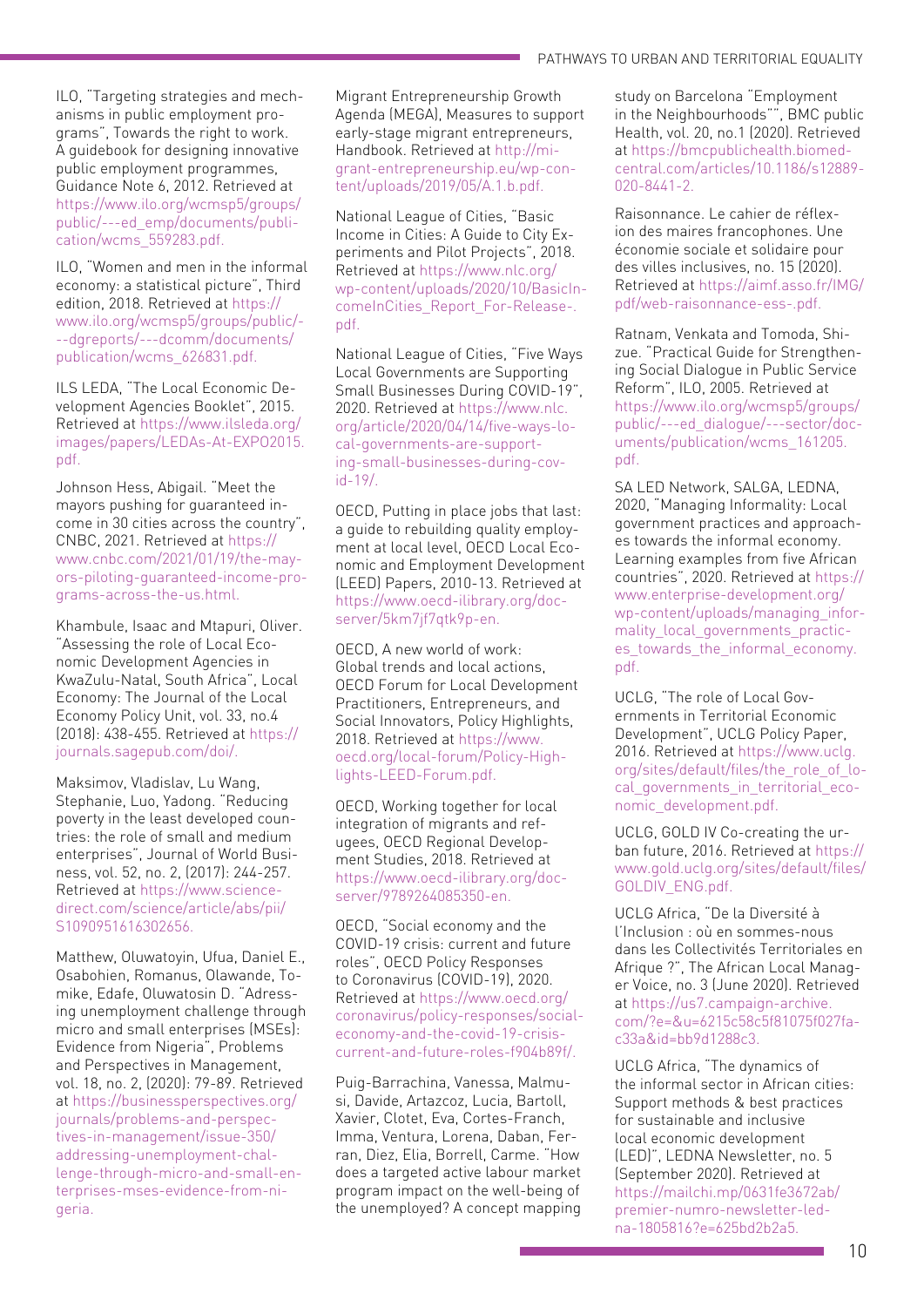UCLG Africa, "Local Economic Development Promotion Agencies", LEDNA Newsletter, no. 7 (April 2021). Retrieved at [https://us7.campaign-ar](https://us7.campaign-archive.com/?u=6215c58c5f81075f027fac33a&id=82e698b795) [chive.com/?u=6215c58c5f81075f](https://us7.campaign-archive.com/?u=6215c58c5f81075f027fac33a&id=82e698b795) - [027fac33a&id=82e698b795.](https://us7.campaign-archive.com/?u=6215c58c5f81075f027fac33a&id=82e698b795)

UCLG ASPAC, "Overcoming COVID-19 in Daegu. The path nobody taught us", 2020. Retrieved at [https://uclg-aspac.](https://uclg-aspac.org/wp-content/uploads/2020/07/FinalOvercoming-COVID-19-in-Daegu_Korea_July-2020.pdf) [org/wp-content/uploads/2020/07/](https://uclg-aspac.org/wp-content/uploads/2020/07/FinalOvercoming-COVID-19-in-Daegu_Korea_July-2020.pdf) [FinalOvercoming-COVID-19-in-Dae](https://uclg-aspac.org/wp-content/uploads/2020/07/FinalOvercoming-COVID-19-in-Daegu_Korea_July-2020.pdf) [gu\\_Korea\\_July-2020.pdf.](https://uclg-aspac.org/wp-content/uploads/2020/07/FinalOvercoming-COVID-19-in-Daegu_Korea_July-2020.pdf)

Von Schlieben, Hendrick. "Labour migration, inclusive development, and gender equality: unlocking the potential of women as agents of change in Tunisia's interior regions", Cities Alliance, December 2020. Retrieved at [https://www.citiesalli](https://www.citiesalliance.org/newsroom/news/results/tunisia-unlocking-potential-women-agents-change) [ance.org/newsroom/news/results/](https://www.citiesalliance.org/newsroom/news/results/tunisia-unlocking-potential-women-agents-change) [tunisia-unlocking-potential-wom](https://www.citiesalliance.org/newsroom/news/results/tunisia-unlocking-potential-women-agents-change) [en-agents-change.](https://www.citiesalliance.org/newsroom/news/results/tunisia-unlocking-potential-women-agents-change)

Von Wilpert, Marni. "City govern ments are raising standards for working people – and state legisla tors are lowering them back down", Economic Policy Institute, 2017. Retrieved at [https://www.epi.org/](https://www.epi.org/publication/city-governments-are-raising-standards-for-working-people-and-state-legislators-are-lowering-them-back-down/) [publication/city-governments-are](https://www.epi.org/publication/city-governments-are-raising-standards-for-working-people-and-state-legislators-are-lowering-them-back-down/)[raising-standards-for-working-peo](https://www.epi.org/publication/city-governments-are-raising-standards-for-working-people-and-state-legislators-are-lowering-them-back-down/) [ple-and-state-legislators-are-lower](https://www.epi.org/publication/city-governments-are-raising-standards-for-working-people-and-state-legislators-are-lowering-them-back-down/) [ing-them-back-down/.](https://www.epi.org/publication/city-governments-are-raising-standards-for-working-people-and-state-legislators-are-lowering-them-back-down/)

WIEGO, "Informal Workers and the Law". Retrieved at [https://www.](https://www.wiego.org/informal-workers-and-law) [wiego.org/informal-workers-and-law.](https://www.wiego.org/informal-workers-and-law)

WIEGO, "La reconnaissance et la protection des vendeuse eur s de l'informel dans les lois visant la COVID -19 : les enseignements de l'Afrique", 2020. Retrieved at [https://](https://www.wiego.org/sites/default/files/publications/file/WIEGO_COVID-19%20Laws_Lessons_Africa_Dec_2020_FR_Web%20FINAL.pdf) [www.wiego.org/sites/default/files/](https://www.wiego.org/sites/default/files/publications/file/WIEGO_COVID-19%20Laws_Lessons_Africa_Dec_2020_FR_Web%20FINAL.pdf) [publications/file/WIEGO\\_COV](https://www.wiego.org/sites/default/files/publications/file/WIEGO_COVID-19%20Laws_Lessons_Africa_Dec_2020_FR_Web%20FINAL.pdf) - [ID-19%20Laws\\_Lessons\\_Africa\\_](https://www.wiego.org/sites/default/files/publications/file/WIEGO_COVID-19%20Laws_Lessons_Africa_Dec_2020_FR_Web%20FINAL.pdf) Dec\_2020\_FR\_Web%20FINAL.pdf.

World Bank, FAO. "Rich Food, Smart City. How building reliable, inclusive, competitive and healthy food sys tems is smart policy for urban Asia", 2020. Retrieved at [https://open](https://openknowledge.worldbank.org/bitstream/handle/10986/35137/156620.pdf?sequence=7&isAllowed=y) [knowledge.worldbank.org/bitstream/](https://openknowledge.worldbank.org/bitstream/handle/10986/35137/156620.pdf?sequence=7&isAllowed=y) [handle/10986/35137/156620.pdf?se](https://openknowledge.worldbank.org/bitstream/handle/10986/35137/156620.pdf?sequence=7&isAllowed=y) [quence=7&isAllowed=y.](https://openknowledge.worldbank.org/bitstream/handle/10986/35137/156620.pdf?sequence=7&isAllowed=y)

Yufra, Laura Cristina and Santamaria Lorenzo, Enrique. ""Para no estar sin hacer nada": formación para la inser ción laboral de personas inmigrantes en Barcelona", Cuadernos de trabajo social, vol. 32 (2018): 73-84. Retrieved at [https://ri.conicet.gov.ar/bitstream/](https://ri.conicet.gov.ar/bitstream/handle/11336/117881/CONICET_Digital_Nro.7deedd61-5c44-4454-bc4e-ba924c6ebb05_A.pdf?sequence=2&isAllowed=y) [handle/11336/117881/CONICET\\_Dig](https://ri.conicet.gov.ar/bitstream/handle/11336/117881/CONICET_Digital_Nro.7deedd61-5c44-4454-bc4e-ba924c6ebb05_A.pdf?sequence=2&isAllowed=y) [ital\\_Nro.7deedd61-5c44-4454-bc4e](https://ri.conicet.gov.ar/bitstream/handle/11336/117881/CONICET_Digital_Nro.7deedd61-5c44-4454-bc4e-ba924c6ebb05_A.pdf?sequence=2&isAllowed=y)[ba924c6ebb05\\_A.pdf?sequence=2&is](https://ri.conicet.gov.ar/bitstream/handle/11336/117881/CONICET_Digital_Nro.7deedd61-5c44-4454-bc4e-ba924c6ebb05_A.pdf?sequence=2&isAllowed=y) - [Allowed=y.](https://ri.conicet.gov.ar/bitstream/handle/11336/117881/CONICET_Digital_Nro.7deedd61-5c44-4454-bc4e-ba924c6ebb05_A.pdf?sequence=2&isAllowed=y)